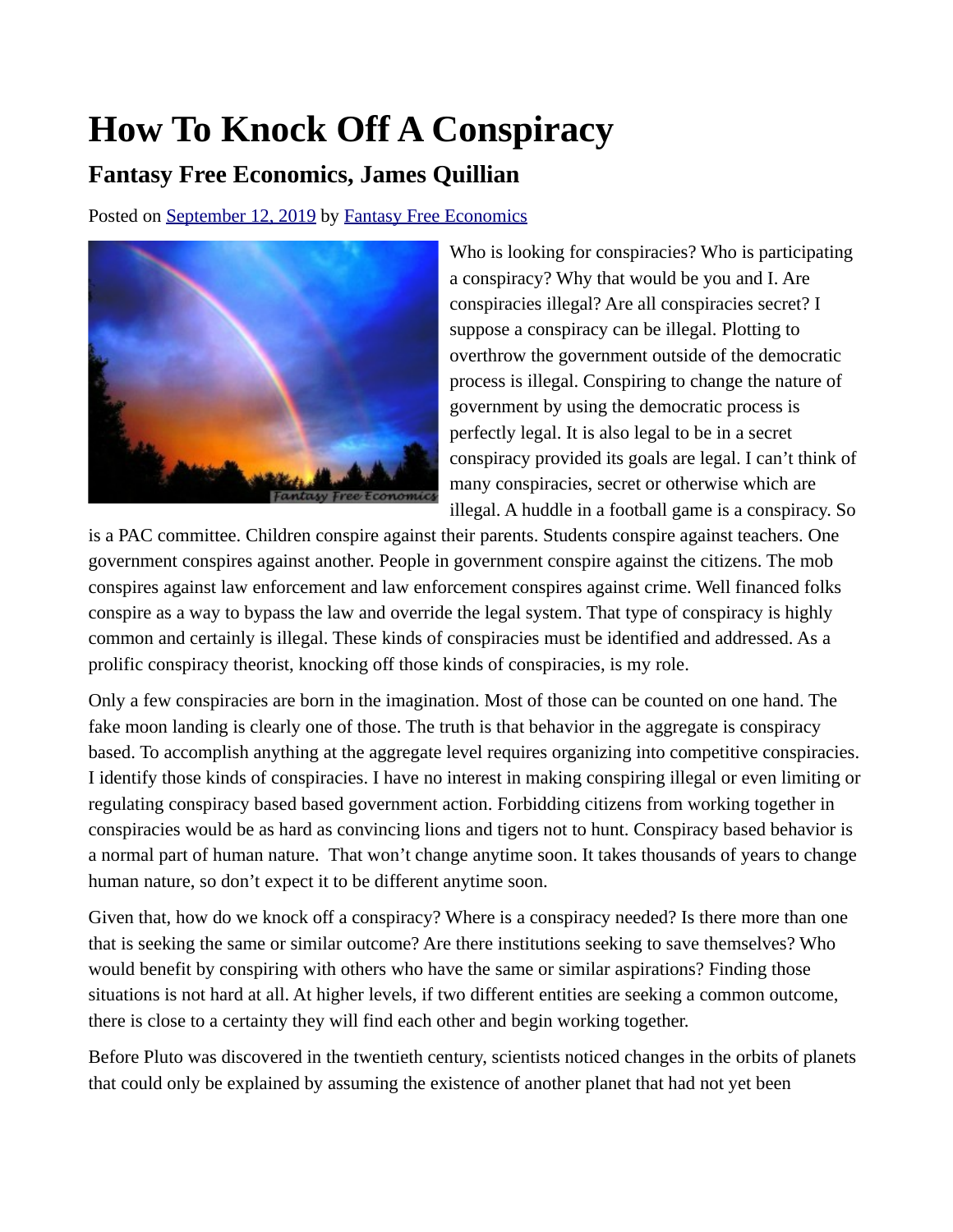discovered. Bizarre changes in human behavior along with the occurrence of highly unlikely events as much as guarantees a conspiracy is in operation.

This is the case with respect to the Epstein arrest and following events. There is in fact a conspiracy to save persons with enough political power from consequences from having participated in fun an frolic with under aged girls at Pedo island. There is no chance there would not a conspiracy emerge involving various important people with the need to save themselves. When it comes to saving oneself even people who hate one another, will work with one another. You can expect it. The Epstein situation, is a poster child for the incentive for a conspiracy to form.

Who are the potential beneficiaries of an Epstein conspiracy? Well, who visited the island? Who visited the island on multiple occasions? Who has enough power, money, and stature to offer something of value to the general conspiracy? Is it the case that someone's life will be completely destroyed if identified as a pedophile? What choice do they have other than to engage in a coverup?

Here is my current assessment of the ongoing Epstein coverup.

Donald Trump: The president needs to win in 2020. He was being bashed in the media relentlessly. The Deep State has been constant in trying to discredit him and remove him from office without an election.

Who is in danger of being exposed as having done illegal things on Pedo Island? Who has something to offer in the spirit of cooperation? There is a long list of important people, not the least of which is a member of the Royal Family. Would Donald Trump and the Royal family find each other? Certainly they would.

How many important Democrats and Republicans are in danger of exposure? Who is on the list.

How many in the Deep State network are vulnerable? Who is on the list?

How about the Republican and Democratic Parties? Who is on the list?

Donald Trump is the quintessential deal maker and he has a creative mind. Donald Trump initiates the deal. What does he get? He gets the media dog called off and the Deep State stops trying to sabotage his presidency. You may or may not have noticed that the media softened its approach with respect to Trump beginning the day Epstein was arrested. As it is now, following Epstein's death, media coverage of Trump is at a very low soft plateau. That has never been the case before.

So, what do the other parties to Trump's deal get out of it? Trump launches a long drawn out investigation to nowhere and guarantees, certain of the anointed safety from exposure. Who is part of the deal? Who would be destroyed without it? Who has the power, and influence necessary resources to offer value to the conspiracy by virtue of their participation? Limit the choices people have down to one option and they will take it, especially if not participating guarantees their destruction.

When there is only one way out, that is the path that will be taken. So far the situation is unfolding exactly as I would expect a conspiracy to unfold. Are the Epstein investigations anywhere in the news?